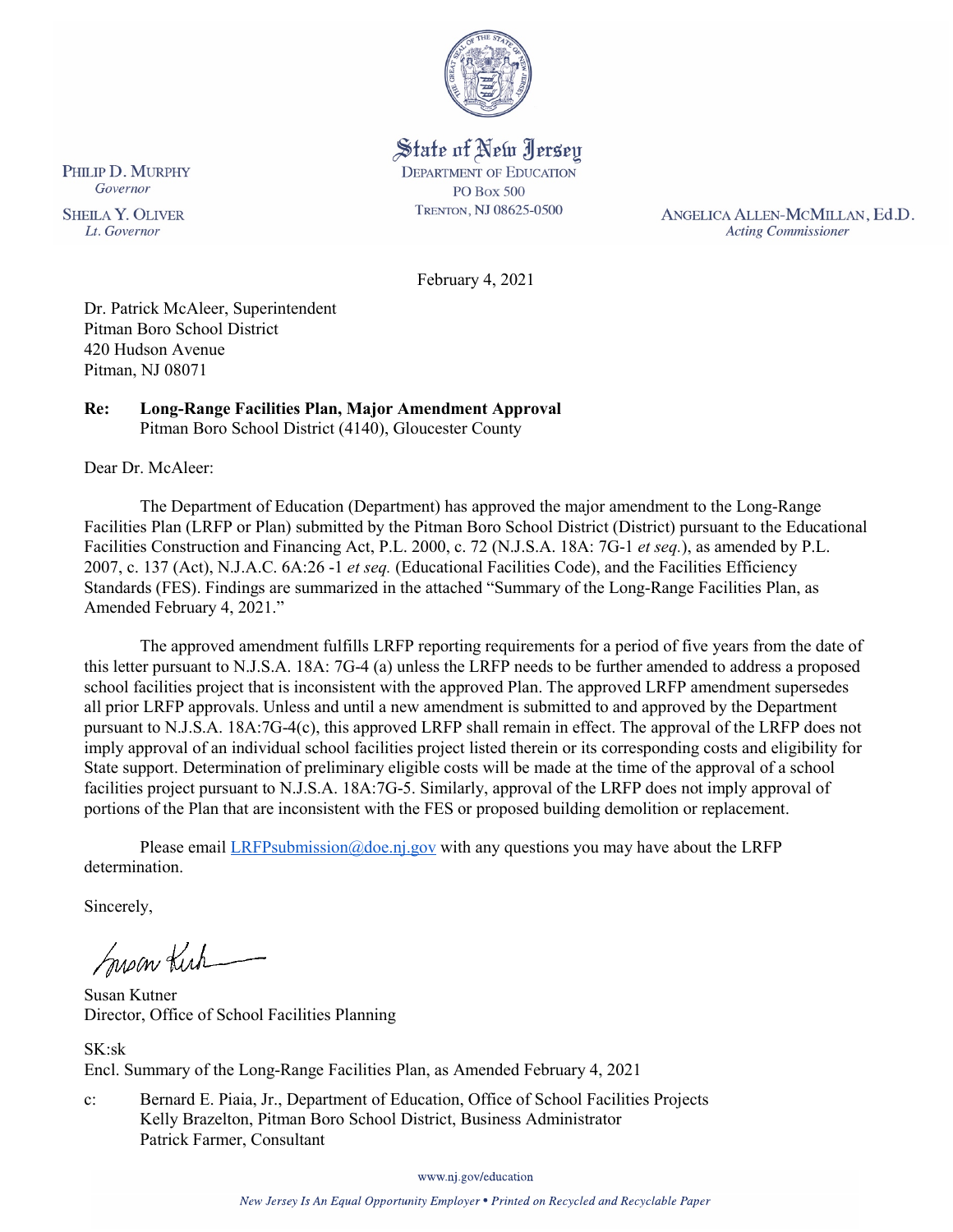# **Pitman Boro School District (4140) Summary of the Long-Range Facilities Plan, as Amended February 4, 2021**

The Department of Education (Department) has completed its review of the major amendment to the Long-Range Facilities Plan (LRFP or Plan) submitted by the Pitman Boro School District (District) pursuant to the Educational Facilities Construction and Financing Act, P.L. 2000, c. 72 (N.J.S.A. 18A: 7G-1 *et seq.*), as amended by P.L. 2007, c. 137 (Act), N.J.A.C. 6A:26-1 et seq. (Educational Facilities Code), and the Facilities Efficiency Standards (FES).

The following provides a summary of the District's approved amended LRFP. The summary is based on the standards set forth in the Act, the Educational Facilities Code, the FES, District-reported information in the Department's LRFP reporting system, and supporting documentation. The referenced reports in *italic* text are standard reports available on the Department's LRFP website.

## **1. Inventory Overview**

The District is classified as a Regular Operating District (ROD) for funding purposes. It provides services for students in grades PK-12.

The District identified existing and proposed schools, sites, buildings, rooms, and site amenities in its LRFP. Table 1 lists the number of existing and proposed district schools, sites, and buildings. Detailed information can be found in the *School Asset Inventory Report* and the *Site Asset Inventory Report.*

**As directed by the Department, school facilities projects that have received initial approval by the Department and have been approved by the voters, if applicable, are represented as "existing" in the LRFP.** Approved projects that include new construction and/or the reconfiguration/reassignment of existing program space are as follows: n/a.

| Category                                     | <b>Existing</b> | <b>Proposed</b> |
|----------------------------------------------|-----------------|-----------------|
| Number of Schools (assigned DOE school code) |                 |                 |
| Number of School Buildings <sup>1</sup>      |                 |                 |
| Number of Non-School Buildings <sup>2</sup>  |                 |                 |
| Number of Vacant Buildings                   |                 |                 |
| Number of Sites                              |                 |                 |

#### **Table 1: Number of Schools, School Buildings, and Sites**

Based on the existing facilities inventory submitted by the District:

- Schools using leased buildings (short or long-term):  $n/a$
- Schools using temporary classroom units (TCUs), excluding TCUs supporting construction: n/a
- Vacant/unassigned school buildings:  $n/a$

 $\overline{a}$ 

<span id="page-1-0"></span>*<sup>1</sup>* Includes district-owned buildings and long-term leases serving students in district-operated programs

<span id="page-1-1"></span><sup>&</sup>lt;sup>2</sup> Includes occupied district-owned buildings not associated with a school, such as administrative buildings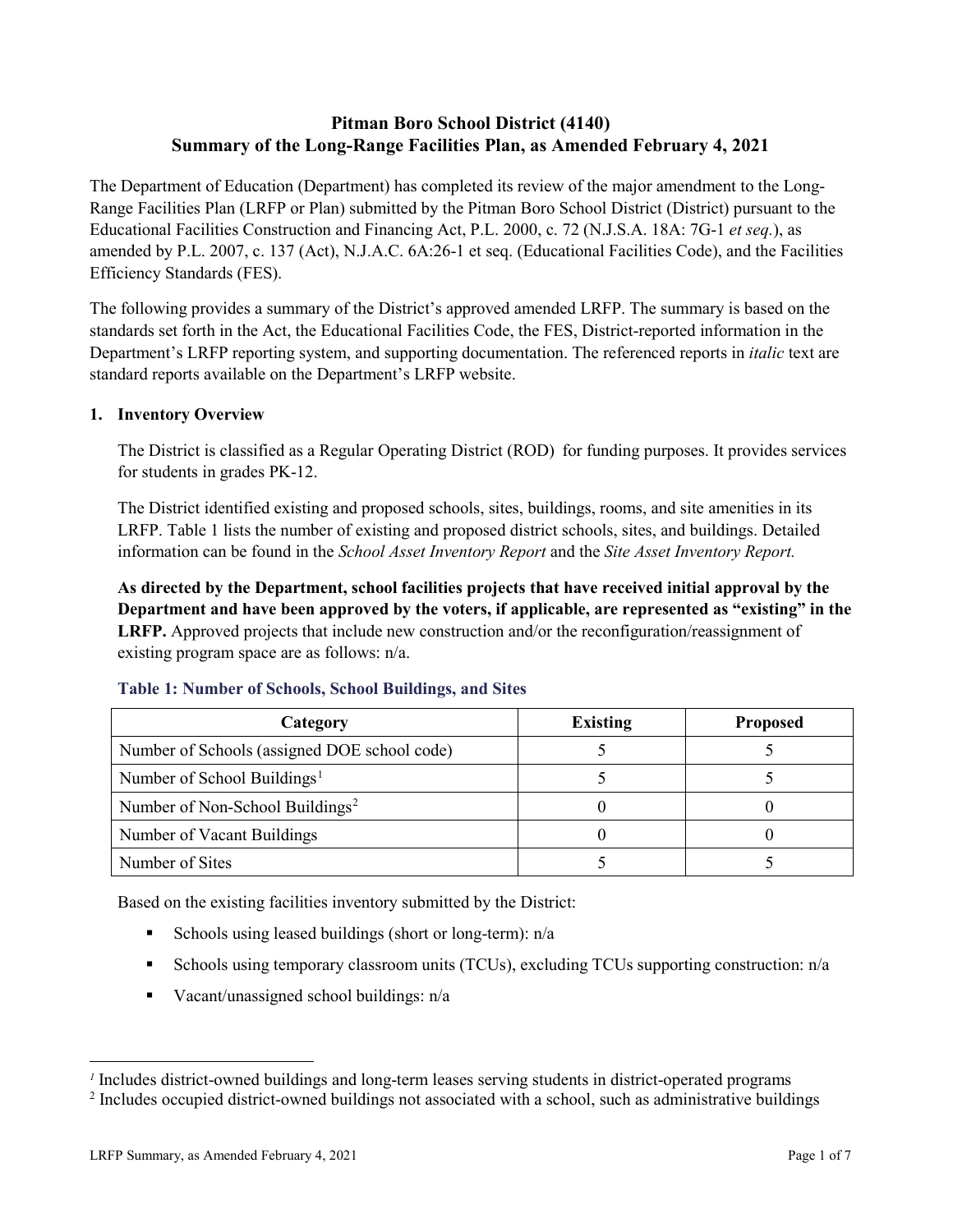Findings:

The Department has determined that the proposed inventory is adequate for approval of the District's LRFP amendment. However, the LRFP determination does not imply approval of an individual school facilities project listed within the LRFP; the District must submit individual project applications for project approval.

## **2. District Enrollments**

The District determined the number of students, or "proposed enrollments," to be accommodated for LRFP planning purposes on a district-wide basis and in each school.

The Department minimally requires the submission of a standard cohort-survival projection using historic enrollment data from the Application for School State Aid (ASSA) or NJ Smart. The cohort-survival method projection method forecasts future students based upon the survival of the existing student population as it moves from grade to grade. A survival ratio of less than 1.00 indicates a loss of students, while a survival ratio of more than 1.00 indicates the class size is increasing. For example, if a survival ratio tracking first to second grade is computed to be 1.05, the grade size is increasing by 5% from one year to the next. The cohort-survival projection methodology works well for communities with stable demographic conditions. Atypical events impacting housing or enrollments, such as an economic downturn that halts new housing construction or the opening of a charter or private school, typically makes a cohort-survival projection less reliable.

## **Proposed enrollments are based on a standard cohort-survival enrollment projection.**

Adequate supporting documentation was submitted to the Department to justify the proposed enrollments. Table 2 provides a comparison of existing and projected enrollments. All totals include special education students.

|                              | <b>Existing Enrollments</b> | <b>District Proposed Enrollments</b> |
|------------------------------|-----------------------------|--------------------------------------|
| <b>Grades</b>                | 2019-20                     | 2024-25                              |
| PK (excl. private providers) | 48                          | 15                                   |
| Grades K to 5                | 521                         | 526                                  |
| Grades 6 to 8                | 316                         | 253                                  |
| Grades 9 to 12               | 353                         | 304                                  |
| <b>Totals PK to 12</b>       | 1,238                       | 1,098                                |

# **Table 2: Enrollments**

Findings:

The Department has determined the District's proposed enrollments to be acceptable for approval of the District's LRFP amendment. The Department will require a current enrollment projection at the time an application for a school facilities project is submitted incorporating the District's most recent enrollments in order to verify that the LRFP's planned capacity is appropriate for the updated enrollments.

## **3. District Practices Capacity**

Based on information provided in the room inventories, District Practices Capacity was calculated for each school building to determine whether adequate capacity is proposed for the projected enrollments based on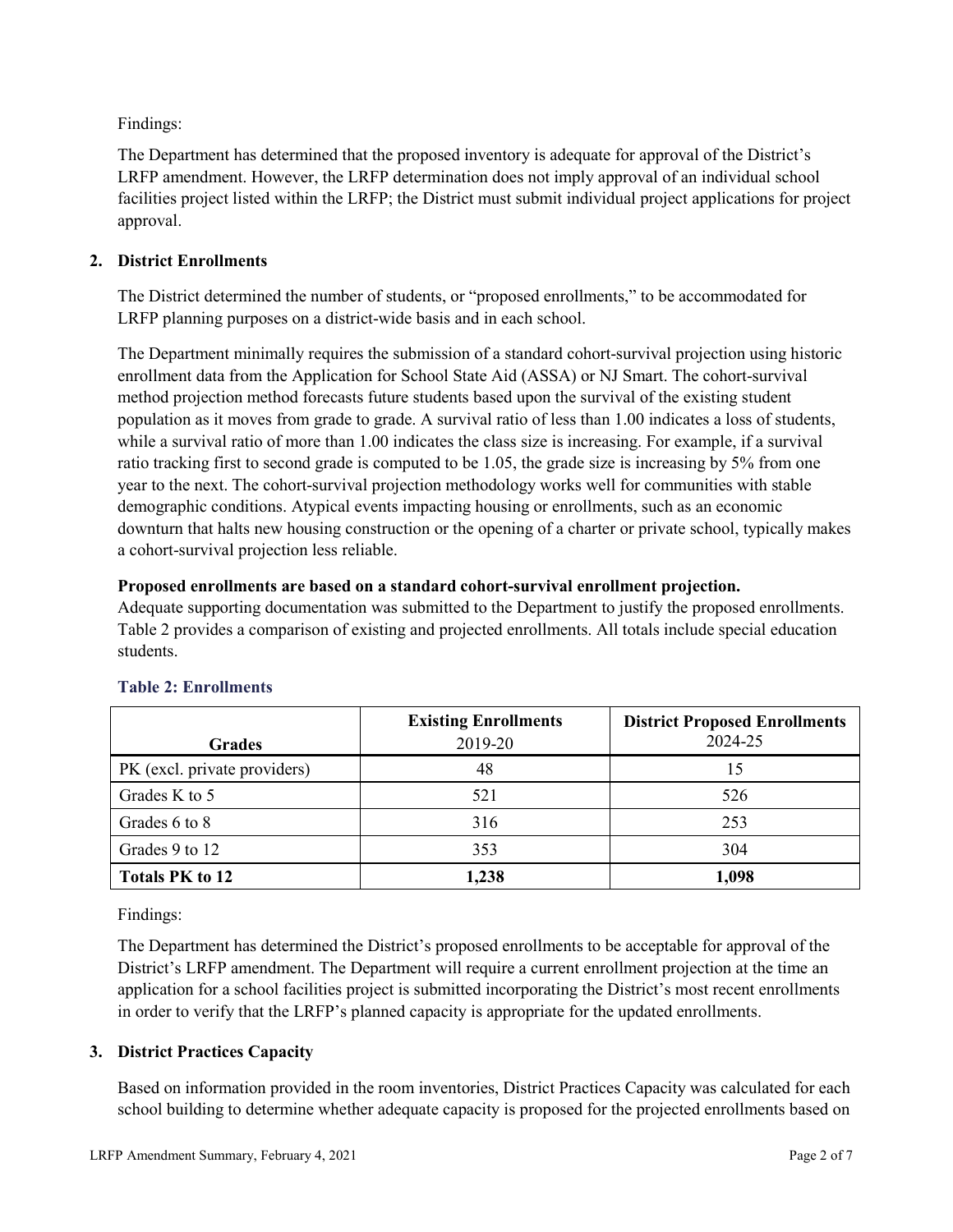district scheduling and class size practices. The capacity totals assume instructional buildings can be fully utilized regardless of school sending areas, transportation, and other operational issues. The calculations only consider district-owned buildings and long-term leases; short term leases and temporary buildings are excluded. **A capacity utilization factor of 90% for classrooms serving grades K-8 and 85% for classrooms serving grades 9-12 is applied in accordance with the FES.** No capacity utilization factor is applied to preschool classrooms.

In certain cases, districts may achieve adequate District Practices Capacity to accommodate enrollments but provide inadequate square feet per student in accordance with the FES, resulting in educational adequacy issues and "Unhoused Students." Unhoused students are considered in the "Functional Capacity" calculations used to determine potential State support for school facilities projects and are analyzed in Section 4.

Table 3 provides a summary of proposed enrollments and existing and proposed District-wide capacities. Detailed information can be found in the LRFP website reports titled *FES and District Practices Capacity Report, Existing Rooms Inventory Report, and Proposed Rooms Inventory Report.*

| <b>Grades</b>              | <b>Proposed</b><br><b>Enrollments</b> | <b>Existing</b><br><b>District</b><br><b>Practices</b><br>Capacity | <b>Existing</b><br>Deviation* | <b>Proposed</b><br><b>District</b><br><b>Practices</b><br>Capacity | <b>Proposed</b><br>Deviation* |
|----------------------------|---------------------------------------|--------------------------------------------------------------------|-------------------------------|--------------------------------------------------------------------|-------------------------------|
| Elementary (PK to 5)       | 541                                   | 574.30                                                             | 33.30                         | 574.30                                                             | 33.30                         |
| Middle $(6 \text{ to } 8)$ | 253                                   | 243.00                                                             | $-10.00$                      | 243.00                                                             | $-10.00$                      |
| High $(9 \text{ to } 12)$  | 304                                   | 290.70                                                             | $-13.30$                      | 290.70                                                             | $-13.30$                      |
| <b>District Totals</b>     | 1,098                                 | 1,108.00                                                           | 10.00                         | 1,108.00                                                           | 10.00                         |

## **Table 3: District Practices Capacity Analysis**

*\* Positive numbers signify surplus capacity; negative numbers signify inadequate capacity. Negative values for District Practices capacity are acceptable for approval if proposed enrollments do not exceed 100% capacity utilization.*

Considerations:

- Based on the proposed enrollments and existing room inventories, the District is projected to have inadequate capacity for the following grade groups, assuming all school buildings can be fully utilized: n/a
- Adequate justification has been provided by the District if the proposed capacity for a school significantly deviates from the proposed enrollments. Generally, surplus capacity is acceptable for LRFP approval if additional capacity is not proposed through new construction.

## Findings:

The Department has determined that proposed District capacity, in accordance with the proposed enrollments, is adequate for approval of the District's LRFP amendment. The Department will require a current enrollment projection at the time an application for a school facilities project is submitted, incorporating the District's most recent Fall Enrollment Report, in order to verify that the LRFP's planned capacity meets the District's updated enrollments.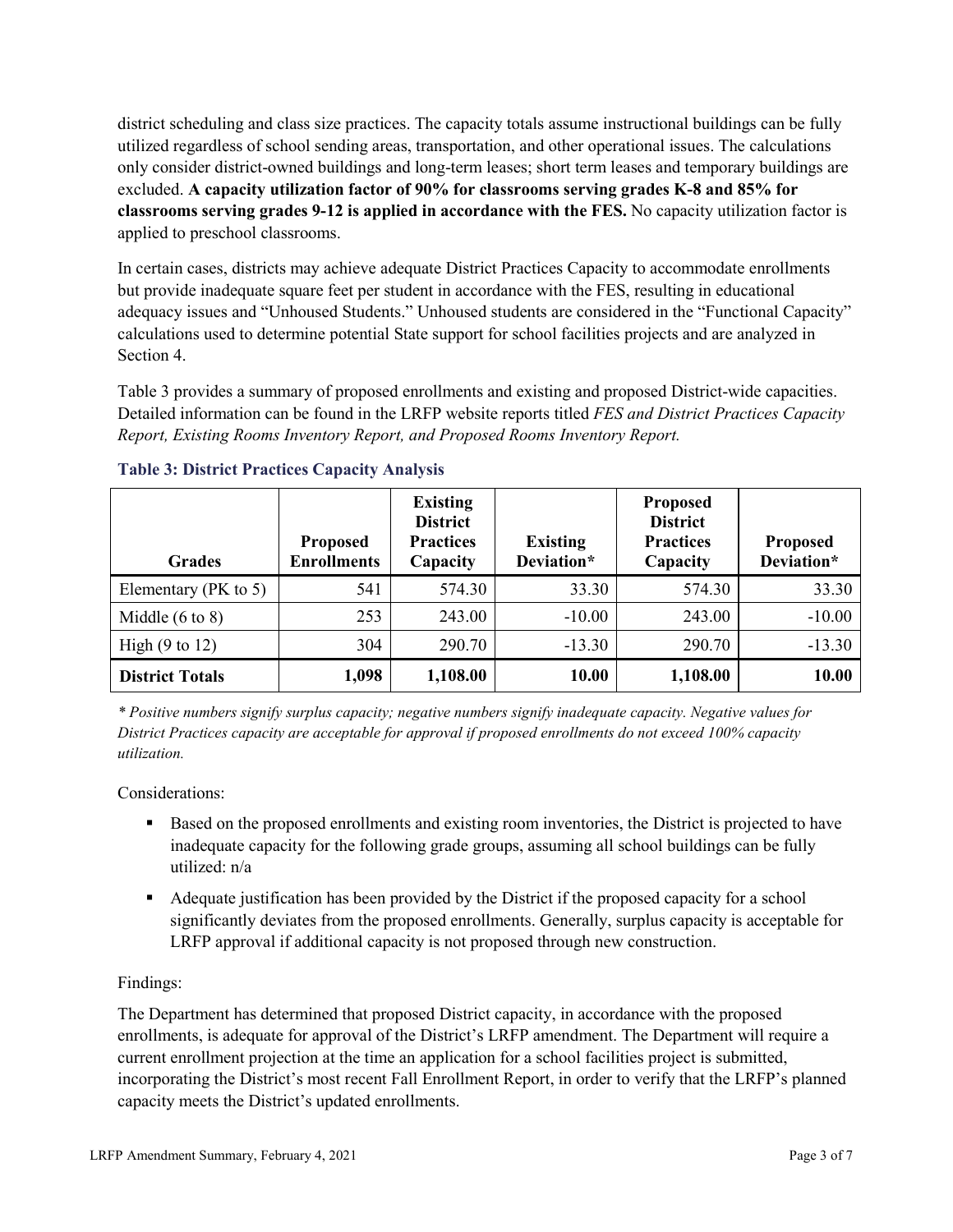## **4. New Construction Funding Eligibility**

*Functional Capacity* was calculated and compared to the proposed enrollments to provide a **preliminary estimate** of Unhoused Students and new construction funding eligibility. **A final determination will be made at the time of project application approval.**

*Functional Capacity* is the adjusted gross square footage of a school building *(total gross square feet minus excluded space)* divided by the minimum area allowance per full-time equivalent student for the grade level contained therein. *Unhoused Students* is the number of students projected to be enrolled in the District that exceeds the Functional Capacity of the District's schools pursuant to N.J.A.C. 6A:26-2.2(c). *Excluded Square Feet* includes (1) square footage exceeding the FES for any pre-kindergarten, kindergarten, general education, or self-contained special education classroom; (2) grossing factor square footage *(corridors, stairs, mechanical rooms, etc.)* that exceeds the FES allowance, and (3) square feet proposed to be demolished or discontinued from use. Excluded square feet may be revised during the review process for individual school facilities projects.

Table 4 provides a preliminary assessment of the Functional Capacity, Unhoused Students, and Estimated Maximum Approved Area for Unhoused Students for each FES grade group. The calculations exclude temporary facilities and short-term leased buildings. School buildings proposed for whole or partial demolition or reassignment to a non-school use are excluded from the calculations pending project application review. If a building is proposed to be reassigned to a different school, the square footage is applied to the proposed grades after reassignment. Buildings that are not assigned to a school are excluded from the calculations. In addition, only preschool students eligible for state funding (former ECPA students) are included. Detailed information concerning the calculations can be found in the *Functional Capacity and Unhoused Students Report* and the *Excluded Square Footage Report.*

| Category                                     | PK/K to 5 | 6 to 8 | 9 to 12  | <b>Total</b> |
|----------------------------------------------|-----------|--------|----------|--------------|
| Eligible PK /K-12 Proposed Enrollments       | 541       | 253    | 304      |              |
| FES Area Allowance (SF/student)              | 125.00    | 134.00 | 151.00   |              |
| <b>Prior to Completion of Proposed Work:</b> |           |        |          |              |
| <b>Existing Gross Square Feet</b>            | 105,232   | 64,229 | 103,338  | 272,799      |
| <b>Adjusted Gross Square Feet</b>            | 100,048   | 55,580 | 99,806   | 255,434      |
| <b>Adjusted Functional Capacity</b>          | 800.38    | 414.78 | 660.97   |              |
| <b>Unhoused Students</b>                     | 0.00      | 0.00   | 0.00     |              |
| Est. Max. Area for Unhoused Students         | 0.00      | 0.00   | 0.00     |              |
| <b>After Completion of Proposed Work:</b>    |           |        |          |              |
| Gross Square Feet                            | 105,232   | 64,229 | 103,338  | 272,799      |
| New Gross Square Feet                        | $\theta$  | 0      | $\theta$ | $\Omega$     |
| <b>Adjusted Gross Square Feet</b>            | 100,048   | 55,580 | 99,806   | 255,434      |
| <b>Functional Capacity</b>                   | 800.38    | 414.78 | 660.97   |              |
| Unhoused Students after Construction         | 0.00      | 0.00   | 0.00     |              |
| Est. Max. Area Remaining                     | 0.00      | 0.00   | 0.00     |              |

#### **Table 4: Estimated Maximum Approved Area for Unhoused Students**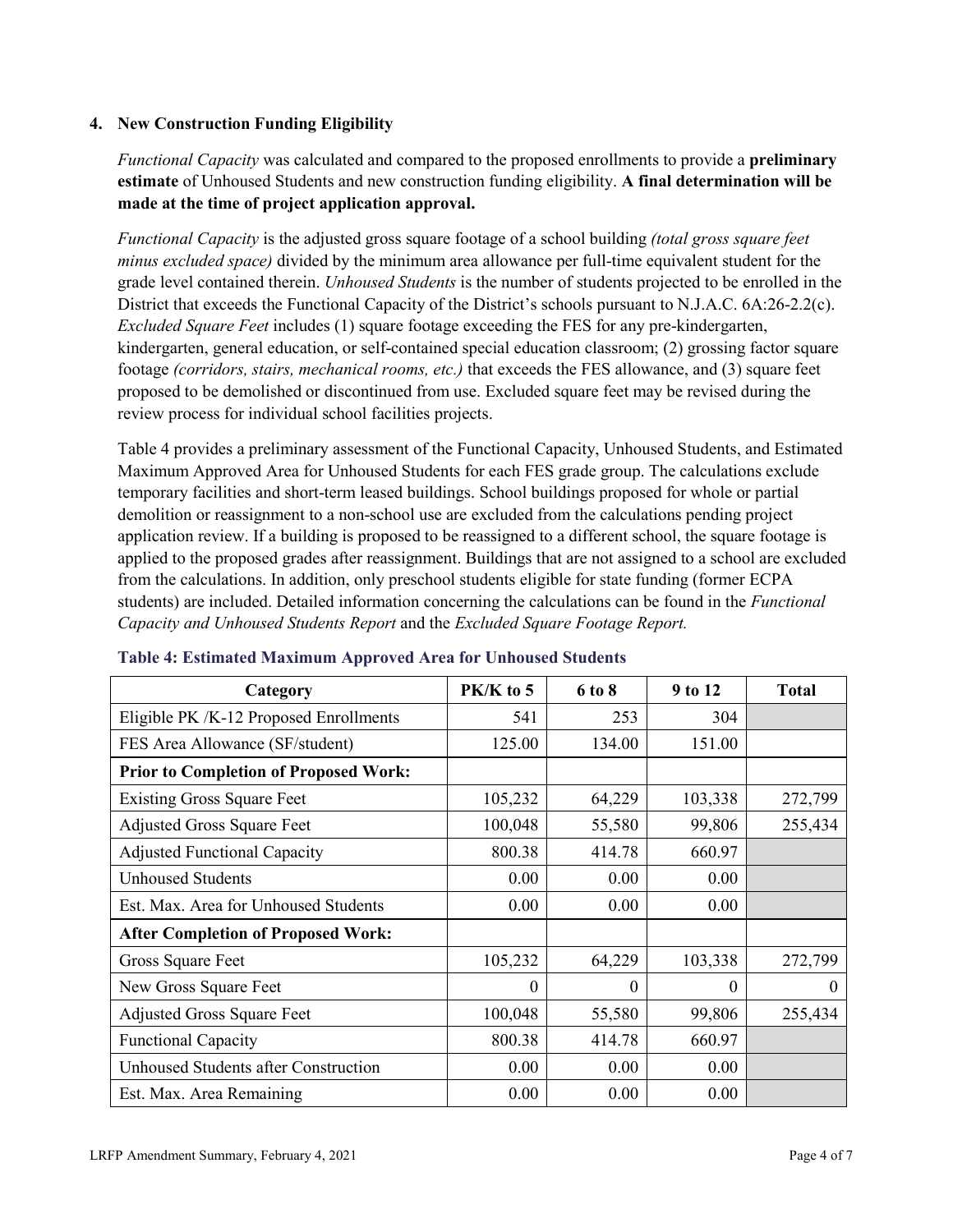Facilities used for non-instructional or non-educational purposes are ineligible for State support under the Act. However, projects for such facilities shall be reviewed by the Department to determine whether they are consistent with the District's LRFP and whether the facility, if it is to house students (full or part time) conforms to educational adequacy requirements. These projects shall conform to all applicable statutes and regulations.

Estimated costs represented in the LRFP by the District are for capital planning purposes only. The estimates are not intended to represent preliminary eligible costs or final eligible costs of approved school facilities projects.

Considerations:

- The District does not have approved projects pending completion, as noted in Section 1, that impact the Functional Capacity calculations.
- **The Functional Capacity calculations** *exclude* square feet proposed for demolition or discontinuation for the following FES grade groups and school buildings pending a feasibility study and project review: n/a.
- Based on the preliminary assessment, the District has Unhoused Students prior to the completion of proposed work for the following FES grade groups: n/a.
- New construction is proposed for the following FES grade groups: n/a.
- Proposed new construction exceeds the estimated maximum area allowance for Unhoused Students prior to the completion of the proposed work for the following grade groups: n/a.
- The District, based on the preliminary LRFP assessment, will not have Unhoused Students after completion of the proposed LRFP work. If the District is projected to have Unhoused Students, adequate justification has been provided to confirm educational adequacy in accordance with Section 6 of this determination.

## Findings:

Functional Capacity and Unhoused Students calculated in the LRFP are preliminary estimates. Preliminary Eligible Costs (PEC) and Final Eligible Costs (FEC) will be included in the review process for specific school facilities projects. A feasibility study undertaken by the District is required if building demolition or replacement is proposed per N.J.A.C. 6A:26-2.3(b)(10).

# **5. Proposed Work**

The District assessed program space, capacity, and physical plant deficiencies to determine corrective actions. Capital maintenance, or *"system actions,"* address physical plant deficiencies due to operational, building code, and /or life cycle issues. Inventory changes, or *"inventory actions,*" add, alter, or eliminate sites, site amenities, buildings, and/or rooms.

The Act (N.J.S.A. 18A:7G-7b) provides that all school facilities shall be deemed suitable for rehabilitation unless a pre-construction evaluation undertaken by the District demonstrates to the satisfaction of the Commissioner that the structure might pose a risk to the safety of the occupants even after rehabilitation or that rehabilitation is not cost-effective. Pursuant to N.J.A.C. 6A:26-2.3(b)(10), the Commissioner may identify school facilities for which new construction is proposed in lieu of rehabilitation for which it appears from the information presented that new construction is justified, provided, however, that for such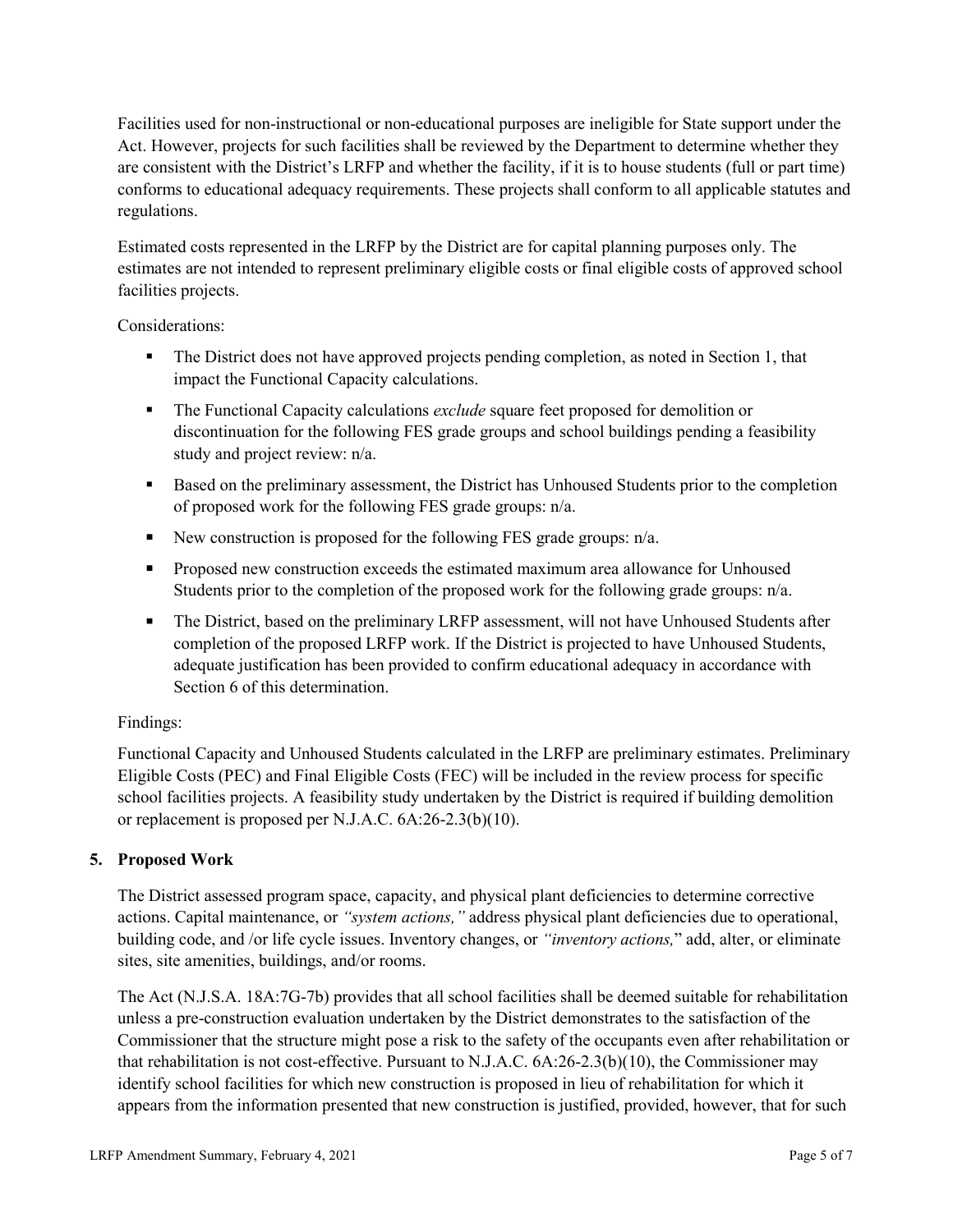school facilities so identified, the District must submit a feasibility study as part of the application for the specific school facilities project. The cost of each proposed building replacement is compared to the cost of additions or rehabilitation required to eliminate health and safety deficiencies and to achieve the District's programmatic model.

Table 5 lists the scope of work proposed for each school based on the building(s) serving their student population. Proposed inventory changes are described in the LRFP website reports titled *"School Asset Inventory Report and "Proposed Room Inventory Report."* Information concerning proposed systems work, or capital maintenance can be found in the "LRFP Systems Action Summary Report."

With the completion of the proposed work, the following schools are proposed to be eliminated:  $n/a$ ; the following schools are proposed to be added: n/a.

| <b>Proposed Scope of Work</b>                                                                  | <b>Applicable Schools</b>                                     |
|------------------------------------------------------------------------------------------------|---------------------------------------------------------------|
| <b>Renovation only</b> (no new construction)                                                   |                                                               |
| System actions only (no inventory actions)                                                     | Pitman MS $(075)$ , Pitman HS $(050)$                         |
| Existing inventory actions only (no systems actions)                                           | n/a                                                           |
| Systems and inventory changes                                                                  | Elwood Kindle (060), Memorial ES (065),<br>W.C.K. Walls (080) |
| <b>New construction</b>                                                                        |                                                               |
| Building addition only (no systems actions)                                                    | n/a                                                           |
| Renovation and building addition (system, existing<br>inventory, and new construction actions) | n/a                                                           |
| New building on existing site                                                                  | n/a                                                           |
| New building on new or expanded site                                                           | n/a                                                           |
| Site and building disposal (in addition to above scopes)                                       |                                                               |
| Partial building demolition                                                                    | n/a                                                           |
| Whole building demolition                                                                      | n/a                                                           |
| Site and building disposal or discontinuation of use                                           | n/a                                                           |

#### **Table 5: School Building Scope of Work**

Findings:

The Department has determined that the proposed work is adequate for approval of the District's LRFP amendment. However, Department approval of proposed work in the LRFP does not imply the District may proceed with a school facilities project. The District must submit individual project applications with cost estimates for Department project approval. Both school facilities project approval and other capital project review require consistency with the District's approved LRFP.

## **6. Proposed Room Inventories and the Facilities Efficiency Standards**

The District's proposed school buildings were evaluated to assess general educational adequacy in terms of compliance with the FES area allowance pursuant to N.J.A.C. 6A:26-2.2 and 2.3.